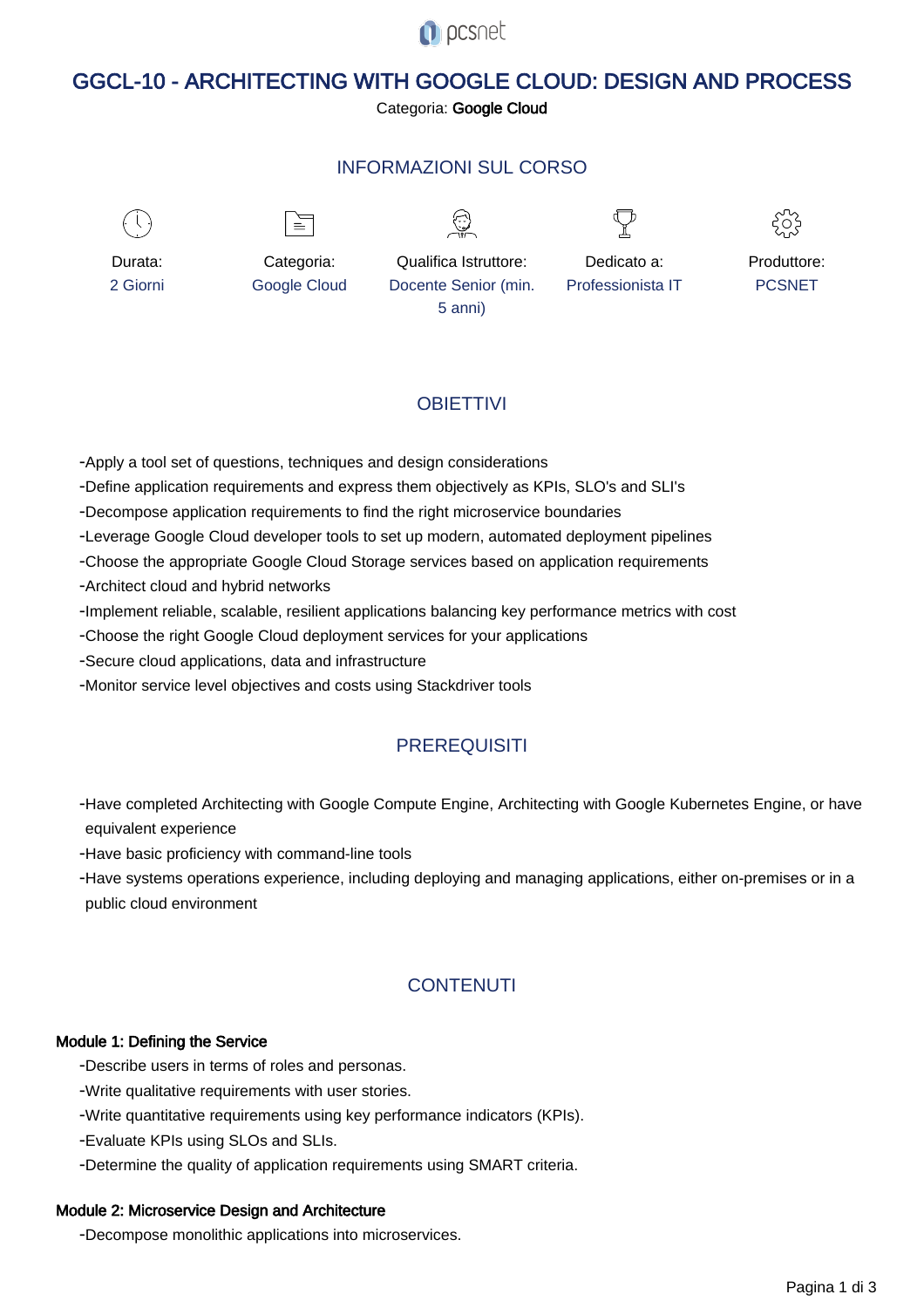

- Recognize appropriate microservice boundaries.
- Architect stateful and stateless services to optimize scalability and reliability.
- Implement services using 12-factor best practices.
- Build loosely coupled services by implementing a well-designed REST architecture.
- Design consistent, standard RESTful service APIs.

#### Module 3: DevOps Automation

- Automate service deployment using CI/CD pipelines.
- Leverage Cloud Source Repositories for source and version control.
- Automate builds with Cloud Build and build triggers.
- Manage container images with Google Container Registry.
- Create infrastructure with code using Deployment Manager and Terraform.

#### Module 4: Choosing Storage Solutions

- Choose the appropriate Google Cloud data storage service based on use case, durability, availability, scalability and cost.
- Store binary data with Cloud Storage.
- Store relational data using Cloud SQL and Spanner.
- Store NoSQL data using Firestore and Cloud Bigtable.
- Cache data for fast access using Memorystore.
- Build a data warehouse using BigQuery.

#### Module 5: Google Cloud and Hybrid Network Architecture

- Design VPC networks to optimize for cost, security, and performance.
- Configure global and regional load balancers to provide access to services.
- Leverage Cloud CDN to provide lower latency and decrease network egress.
- Evaluate network architecture using the Cloud Network Intelligence Center.
- Connect networks using peering and VPNs.
- Create hybrid networks between Google Cloud and on-premises data centers using Cloud Interconnect.

#### Module 6: Deploying Applications to Google Cloud

- Choose the appropriate Google Cloud deployment service for your applications.
- Configure scalable, resilient infrastructure using Instance Templates and Groups.
- Orchestrate microservice deployments using Kubernetes and GKE.
- Leverage App Engine for a completely automated platform as a service (PaaS).
- Create serverless applications using Cloud Functions.

#### Module 7: Designing Reliable Systems

- Design services to meet requirements for availability, durability, and scalability.
- Implement fault-tolerant systems by avoiding single points of failure, correlated failures, and cascading failures.
- Avoid overload failures with the circuit breaker and truncated exponential backoff design patterns.
- Design resilient data storage with lazy deletion.
- Analyze disaster scenarios and plan for disaster recovery using cost/risk analysis.

#### Module 8: Security

- Design secure systems using best practices like separation of concerns, principle of least privilege, and regular audits.
- Leverage Cloud Security Command Center to help identify vulnerabilities.
- Simplify cloud governance using organizational policies and folders.